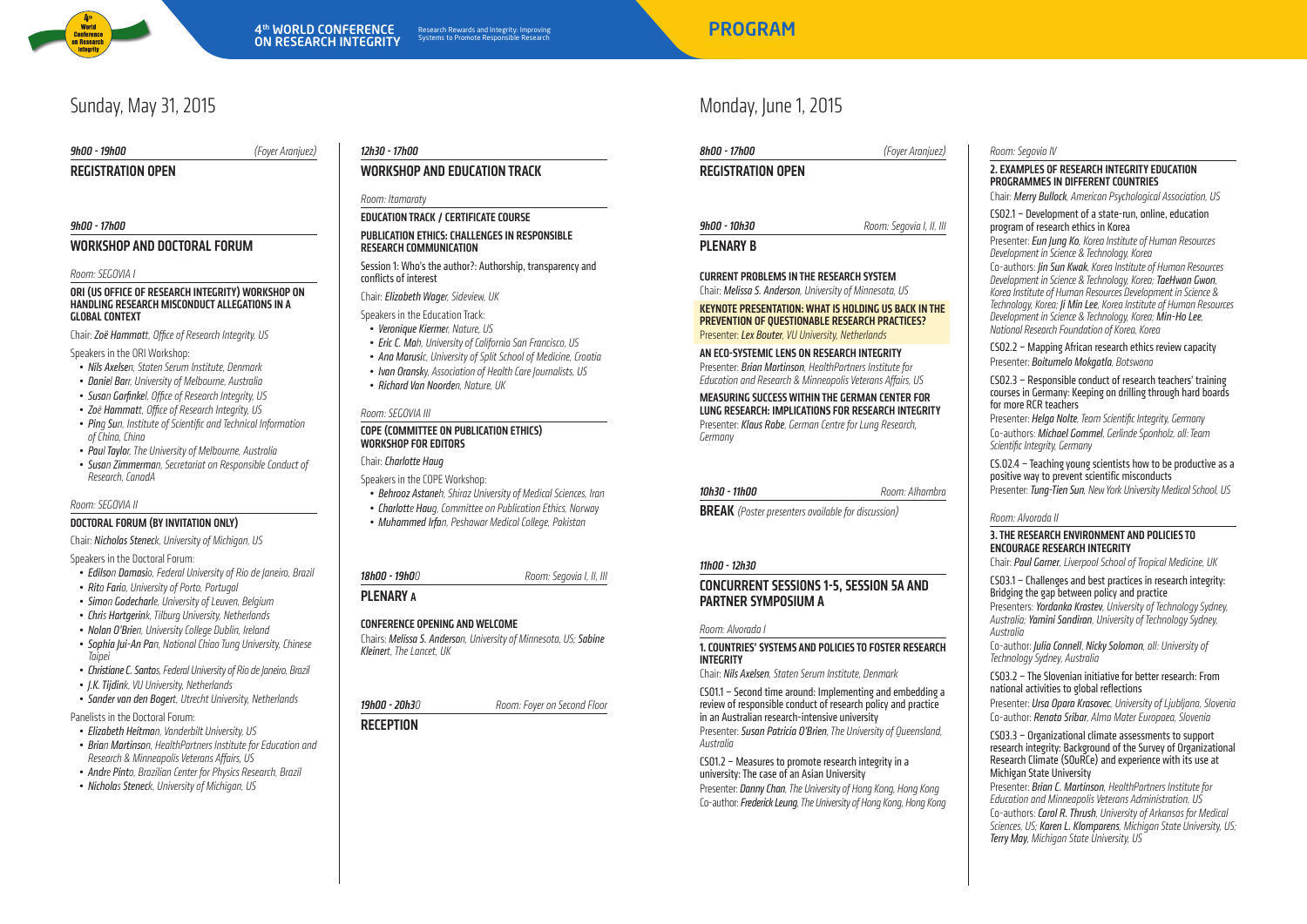

#### Room: El Pardo I

### 4. EXPRESSIONS OF CONCERN AND RETRACTIONS

Chair: Veronique Kiermer, Nature, US

Monday, June 1, 2015

CS04.1 – Proposed guidelines for retraction notices and their dissemination

Presenter: **Ivan Oransky**, Retraction Watch, US Co-author: Adam Marcus, Retraction Watch, US

CS04.2 – Watching retractions: Analysis of process and practice, with data from the Wiley retraction archives Presenter: Chris Graf, Wiley, UK

Co-authors: Verity Warne, Edward Wates, Sue Joshua, all: Wiley, UK

CS04.3 – An exploratory content analysis of Expressions of Concern

Presenter: Miquel Roig, St. John's University, US

CS04.4 – An ethics researcher in the retraction process Presenter: Michael Mumford, University of Oklahoma, US

### Room: El Pardo II

5. Funders' role in fostering research integrity

Chair: Karen Wallace, Canadian Secretariat on Responsible Conduct of Research

### CS05.1 – The Fonds de Recherche du Québec's institutional rules on the responsible conduct of research: Introspection in the funding agency activities

Presenter: Mylène Deschênes, Fonds de recherche du Québec, Canada

Co-authors: Catherine Olivier, Raphaëlle Dupras-Leduc, all: Fonds de recherche du Québec, Canada

CS05.2 – U.S. Public Health Service funds in an international setting: Research integrity and compliance Presenter: Zoë Hammatt, U.S. Office of Research Integrity, US

Co-authors: Raju Tamot, Robin Parker, Cynthia Ricard, Loc Nguyen-Khoa, Sandra Titus, all: U.S. Office of Research Integrity, US

CS05.3 – Analyzing decision making of funders of public research as a case of information asymmetry Presenter: Karsten Klint Jensen, University of Conenhagen, Denmark

CS05.4 – Research integrity management: Empirical investigation of academia versus industry Presenter: Simon Godecharle, University of Leuven, Belgium Co-authors: Ben Nemery, Kris Dierickx, all: University of Leuven, Belgium

### Room: Segovia I,II,III

5A: EDUCATION: FOR WHOM, HOW, AND WHAT? Chair: Farida Lada, City University of New York, US

CS05A.1 – Research integrity or responsible conduct of research?: What do we aim for?

Presenter: Mickey Gjerris, University of Copenhagen, Denmark Co-authors: Maud Marion,Laird Eriksen, Uppsala University, Sweden; **Jeppe Berggren Hoej,** University of Copenhagen, Denmark

CS05A.2 – Teaching and learning about RCR at the same time: A report on Epigeum's RCR poll questions and other assessment activities

Presenter: Nicholas H. Steneck, University of Michigan and Epigeum

CS05A.4 – Minding the gap in research ethics education: Strategies to assess and improve research competencies in community health workers/promotores

Presenter: Camille Nebeker, University of California San Diego, US Co-authors: Michael Kalichman, University of California San Diego, US; Elizabeth Mejia Booen, University of California San Diego, US; Blanca Azucena Pacheco, University of California San Diego, US; Rebeca Espinosa Giacinto, San Diego State University, US; Sheila Castaneda, San Diego State University, US

### Room: Itamaraty Partner Symposium A

Organized by EQUATOR Network, Enhancing the Quality and Transparency of Health Research

Making the research publication process more efficient and responsible: Practical ways to improve the reliability and usability of published (health) research

Chairs: Iveta Simera, University of Oxford, UK; Trish Groves, BMJ, UK Can we trust the medical research literature?: Poor reporting and its consequences

Iveta Simera, University of Oxford, UK

What can BioMed Central do to improve published research? Daniel Shanahan, BioMed Central, UK

What can a "traditional" journal do to improve published research? Trish Groves, BMJ, UK

Promoting good reporting practice for reliable and usable research papers: EQUATOR Network, reporting guidelines and other initiatives

Caroline Struthers, University of Oxford, UK

13h00 - 14h15 Room: Queluz

**LUNCH** 

### Monday, June 1, 2015

### 14h15 - 15h45

### FOCUS TRACKS, EDUCATION TRACK and PARTNER SYMPOSIUM B

### Room: Alvorada I

### Focus Track: Improving research systems: The role OF FUNDERS

Moderator: Susan Zimmerman, Secretariat on Responsible Conduct of Research, Canada; Paulo Beirão, Director of Science, Technology and Innovation of FAPEMIG, Brazil

### Room: Segovia I, II, III

### Focus Track: Improving research systems: The role **OF COUNTRIES**

Moderators: Sabine Kleinert, The Lancet, UK; Ana Marusic, University of Split School of Medicine, Croatia

### Room: Alvorada II

### Focus Track: Improving research systems: The role ofinstitutions

Moderators: Melissa S. Anderson, University of Minnesota, US; Lex Bouter, VU University, Netherlands

### Room: Itamaraty

### Education Track / Certificate course

### PUBLICATION ETHICS: CHALLENGES IN RESPONSIBLE research communication

Session 2: Show us the data: Data fabrication, falsification, image manipulation and data storage Chair: Elizabeth Wager, Sideview, UK

### Room: Segovia IV

### Partner Symposium B

Organized by EMBO, the European Molecular Biology Organization

Pre-publication ethics screens: A definition of best practices and responsibilities

Chair: Michelle Garfinkel, EMBO, Germany

Situating pre-publication ethics screens in a framework of responsible conduct of research Dena Plemmons, University of California San Diego, US

Transparent processes, integrity screening, and definitions of responsibilities

Michele Garfinkel, EMBO, Germany

### Prior publication and originality in research: Are ideas of redundancy reshaping these concepts? Sonia Vasconcelos, Universidade Federal do Rio de Janeiro (UFRJ), Brazil

**16h00 - 17h30** Room: Segovia I, II, III, Room: Segovia I, II, III,

PLENARY C

### DRIVERS OF THE CURRENT RESEARCH SYSTEM

Chair: Tony Mayer, Nanyang Technological University, Singapore

A series of engagement activities exploring the CULTURE OF SCIENTIFIC RESEARCH IN THE UK Presenter: Ottoline Leyser, University of Cambridge, UK

### The power, perils, and pitfalls of peer review in public

Presenter: Philip Moriarty, University of Nottingham, UK

DRIVERS OF RESEARCH MISCONDUCT: PERSPECTIVES FROM the U.S. Office of Research Integrity

Presenter: Zoe Hammatt, Office of Research Integrity, US Co-author: John Dahlberg, Office of Research Integrity, US

| 'h30 - 18h00 |  |  |
|--------------|--|--|

17h30 - 18h00 **Room: Alhambra** 

**BREAK** (Posters on display)

### 18h00 - 19h30

### CONCURRENT SESSIONS 6-10 AND PARTNER SYMPOSIUM C

### Room: Alvorada I

### 6. Country examples of research reward systems and integrity

Chair: Ana Marusic, University of Split School of Medicine, Croatia

CS06.1 – Improving Systems to Promote Responsible Research in the Chinese Academy of Sciences Presenter: Ding Li, Chinese Academy of Sciences, China Co-authors: Qiong Chen, Guoli Zhu, Zhonghe Sun, all: Chinese Academy of Sciences, China

CS06.3 – Research rewards and integrity: Systems and setbacks in Saudi Arabia

Presenter: Badaruudin Abbasi, University of Dammam and Ministry of Higher Education, Saudi Arabia

CS06.4 – Exploring the perception of research integrity amongst public health researchers in India Presenter: Parthasarathi Ganguly, Indian Institute of Public Health Gandhinagar and Public Health Foundation of India Co-author: Barna Ganguly, Pramukhswami Medical College, India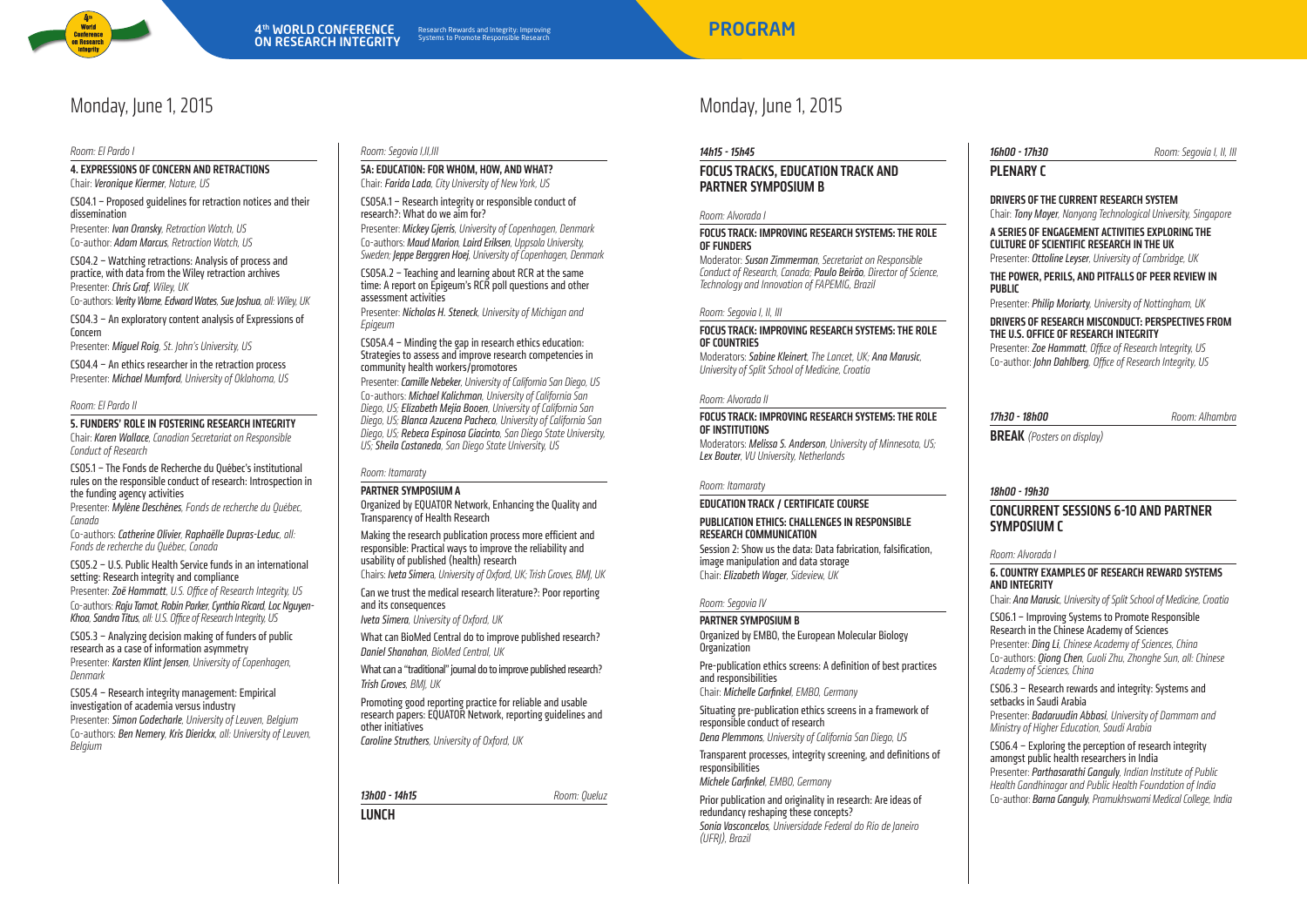

### Monday, June 1, 2015

Room: Alvorada II

Monday, June 1, 2015

### 7. Education and guidance on research integrity: Country differences

Chair: Edson Watanabe, Universidade Federal do Rio de Janeiro (UFRJ), Brazil

CS07.1 – From integrity to unity: How research integrity guidance differs across universities in Europe.

Presenter: Noémie Aubert Bonn, McGill University, Canada Co-authors: Kris Dierickx and Simon Godecharle, all: KULeuven, **Belgium** 

CS07.2 – Can education and training develop research integrity?: The spirit of the UNESCO 1974 Recommendation and its updating

Presenter: Daniele Bourcier, Centre National de la Recherche Scientifique, France

Co-authors: Jacques Bordé, Michèle Leduc, all: Centre National de la Recherche Scientifique, France

CS07.3 – The education and implementation mechanisms of research ethics in Taiwan's higher education: An experience in Chinese web-based curriculum development for responsible conduct of research

Presenter: Chien Chou, National Chiao Tung University, Chinese Taipei

Co-author: Sophia Jui-An Pan, National Chiao Tung University, Chinese Taipei

CS07.4 – Educating principal investigators in Swiss research institutions: Present and future perspectives Presenter: Louis Xaver Tiefenauer, Paul Scherrer Institute, Switzerland

### Room: Segovia IV

8. MEASURING AND REWARDING RESEARCH PRODUCTIVITY

Chair: David Vaux, Walter and Elizabeth Hall Institute, Australia

CS08.1 – Altimpact: How research integrity underpins research impact

Presenter: Daniel Barr, The University of Melbourne, Australia Co-author: Paul Taylor, The University of Melbourne, Australia

CS08.2 – Publication incentives: Just reward or misdirection of funds?

Presenter: Lyn Margaret Horn, Stellenbosch University, South Africa

CS08.3 – Why Socrates never charged a fee: Factors contributing to challenges for research integrity and publication ethics

Presenter: Deborah Poff, Brandon University, Canada

### Room: El Pardo I

### 9. Plagiarism and falsification: Behaviour and detection

Chair: Miguel Roig, St John's University, US

CS09.1 – Personality traits predict attitude towards plagiarism of self and others in biomedicine: Plagiarism, yes we can? Presenter: Martina Mavrinac, Rijeka University, Croatia Co-authors: Gordana Brumini, Mladen Petrovečki, all: Rijeka University, Croatia

CS09.2 – Investigating the concept of and attitudes toward plagiarism for science teachers in Brazil: Any challenges for research integrity and policy?

Presenter: Christiane Coelho Santos, Colégio Pedro II and Universidade Federal do Rio de Janeiro (UFRJ), Brazil Co-author: Sonia Vasconcelos, Universidade Federal do Rio de Janeiro (UFRJ), Brazil

CS09.3 – What have we learnt?: The CrossCheck Service from **CrossRef** 

Presenter: Rachael Lammey, CrossRef, US

CS09.4 – High p-values as a sign of data fabrication/ falsification

Presenter: Chris Hartgerink, Tilburg University, Netherlands Co-authors: Marcel van Assen, Jelte Wicherts, all: Tilburg University, Netherlands

### Room: El Pardo II

### 10. CODES FOR RESEARCH INTEGRITY AND COLLABORATIONS

Chair: Tony Mayer, Nanyang Technological University, Singapore CS10.1 – Research integrity in cross-border cooperation: A Nordic example

Presenter: Hanne Silie Hauge, NordForsk, Norway

CS10.2 – On the development and dissemination of codes of research conduct

Presenter: Ping Sun, Institute of Scientific and Technical Information of China, China

CS10.3 – Research integrity, research misconduct, and the National Science Foundation's requirement for the responsible conduct of research

Presenter: Aaron Manka, National Science Foundation, US

CS10.4 – A code of conduct for international scientific cooperation: Human rights and research integrity in scientific collaborations with international academic and industry partners

Presenter: Raffael Iturrizaga, Eidgenössische Technische Hochschule Zürich (ETH Zurich), Switzerland

Room: Itamaraty

### Partner Symposium C

Organized by ENRIO, the European Network of Research Integrity Officers

Transparency and independence in research integrity investigations in Europe

Chair: Nicole Foeger, Austrian Agency for Research Integrity, Austria Krista Varantola, Finnish Advisory Board on Research Integrity, Finland

Helga Nolte, University of Hamburg, Germany Ursa Opara, Committee for Women in Science, Slovenia Torkild Vinther, National Committees for Research Ethics, Norway Elizabeth Wager, UK Research Integrity Office, UK Thomas Nørgaard, Danish Committees on Scientific Dishonesty, Denmark

### 19h45 - 20h30

### POSTER SESSIONS

(Brief oral presentations of posters) Note: All posters will be displayed throughout the conference in Alhambra

### Room: Alvorada I

Poster Session A: Authorship and publication ethics Chair: Daniel Barr, University of Melbourne, Australia

PT.01 – The missing role of journal editors in promoting responsible research

Presenter: Ibrahim Alorainy, King Saud University, Saudi Arabia Co-author: Khalid Al-Wazzan, King Saud University, Saudi Arabia

PT.02 – Honorary authorship in Taiwan: Why and who should be in charge?

Presenter: Chien Chou, National Chiao Tung University, Chinese Taipei

Co-author: Sophia Jui-An Pan, National Chiao Tung University, Chinese Taipei

PT.03 – Authorship and Citation Manipulation in Academic Research

Presenter: *Eric Fong, University of Alabama in Huntsville, US* Co-author: Al Wilhite, University of Alabama in Huntsville, US

PT.04 – Open peer review of research submission at medical journals: Experience at BMJ Open and The BMJ Presenter: Trish Groves, The BMI, UK

PT.05 – Exercising authorship: Claiming rewards, practicing integrity

Presenter: Désirée Motta-Roth, Universidade Federal de Santa Maria, Brazil

PT.06 – What studies of retractions tell us Presenter: **Ivan Oransky**, Retraction Watch, US Co-author: Adam Marcus, Retraction Watch, US

PT.07 – Medical scientists' views on publication culture: A focus group study

Presenter: Joeri Tiidink, VU University, Amsterdam, Netherlands Co-author: Yvo Smulders, VII University, Amsterdam, **Netherlands** 

### Room: Alvorada II

### Poster Session B: Education, training, promotion and policy

Chair: Jane Jacobs, Queensland University of Technology, Australia

PT.09 – Ethical challenges in post-graduate supervision Presenter: Laetus OK Lategan, Central University of Technology, South Africa

PT.10 – The effects of viable ethics instruction on international students

Presenter: Michael Mumford, University of Oklahoma, US Co-authors: Logan Steele, University of Oklahoma, US; Logan Watts, University of Oklahoma, US; James Johnson, United States Air Force, US; Shane Connelly, University of Oklahoma, US; Lee Williams, University of Oklahoma, US

PT.11 – Does (uncertainty in) language reflect the quality of research?

Presenter: Gerhen ter Riet, University of Amsterdam Netherlands

Co-authors: Sufia Amini, University of Amsterdam, Netherlands; Lotty Hooft, University of Utrecht, Netherlands; Halil Kilicoglu, National Library of Medicine, US

PT.12 – Integrity complaints as a strategic tool in policy decision conflicts

Presenter: Janneke van Seters, Wageningen University & Research Centre, Netherlands

Co-authors: Herman Eijsackers, Fons Voragen, Akke van der Zijpp, Frans Brom, all: Wageningen University & Research Centre, Netherlands

PT.13 – Assessing the impact of training in the responsible conduct of research: The Epigeum IMPACT program Presenter: Nicholas H. Steneck, University of Michigan and Epigeum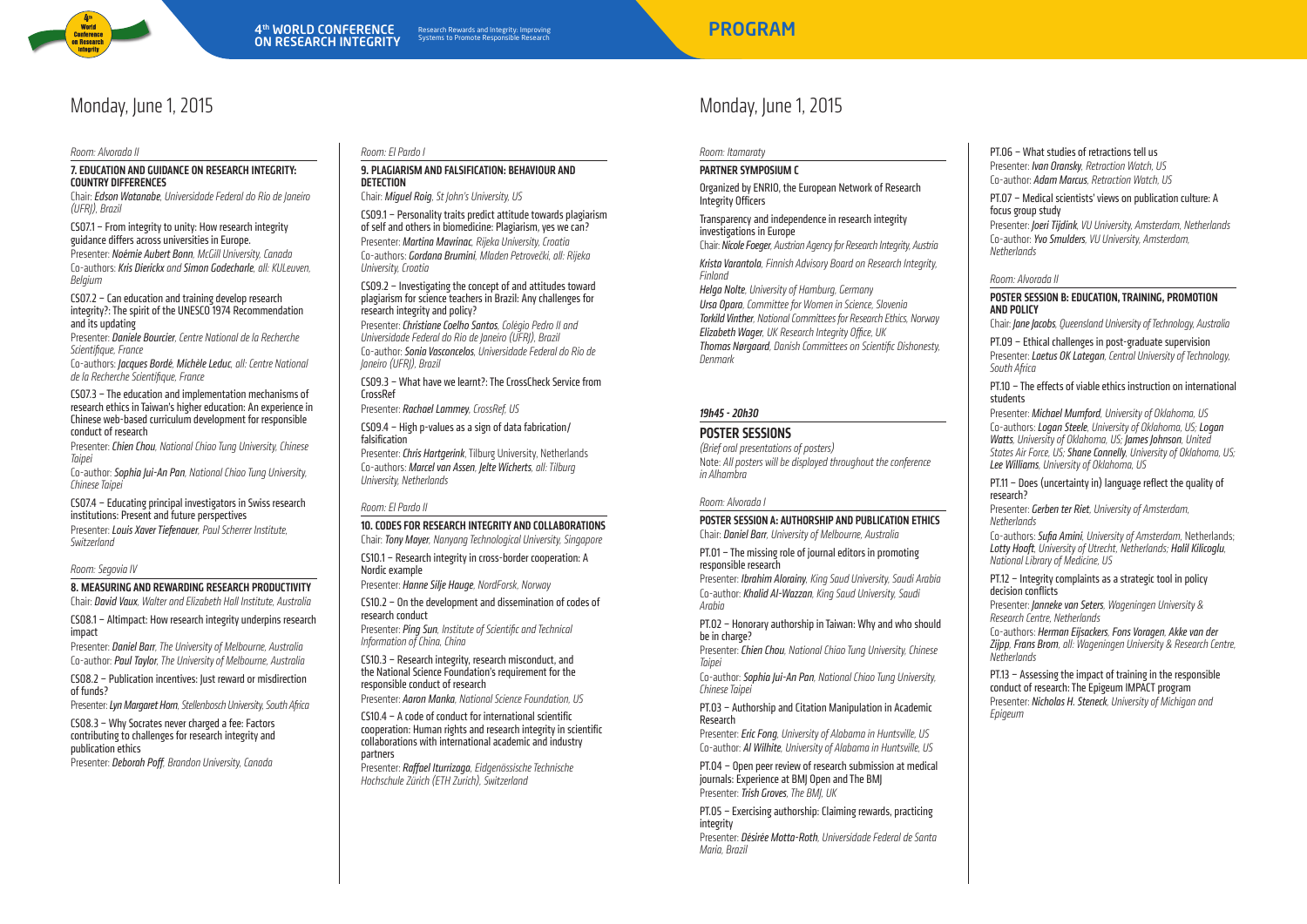

## Monday, June 1, 2015

### Room: Segovia I, II, III

Poster Session C: Ethics and integrity intersections Chair: MarthaSorenson, Universidade Federal do Rio de Janeiro, Brazil

PT.14 – Regulations of informed consent: Universitysupported research processes and pitfalls in implementation Presenters: Badaruddin Abbasi, University of Dammam, Saudi Arabia: Naif Nasser Almasoud, University of Dammam, Saudi Arabia

PT.15 – A review of equipoise as a requirement in clinical trials Presenter: Adri Labuschaane, South African Medical Research Council, South Africa

PT.16 – The Research Ethics Library: Online resource for research ethics education

Presenter: *Johanne Severinsen*, The Norwegian National Committees for Research Ethics, Norway

Co-author: Espen Engh, The Norwegian National Committees for Research Ethics, Norway

PT.17 – Research integrity: The view from King Abdulaziz City for Science and Technology

Presenter: Daham Ismail Alani, King Abdulaziz City for Science and Technology, Saudi Arabia

PT.18 – Meeting global challenges in high-impact publications and research integrity: The case of the Malaysian Palm Oil Board Presenter: HI. Kamaruzaman Jusoff, Malaysian Palm Oil Board Headquarters, Malaysia

PT.19 – University faculty perceptions of research practices and misconduct

Presenter: Anita Gordon, University of Northern Iowa, US

#### Room: Segovia IV

Poster Session D: International perspectives

Chair: Margaret Faedo, University of Sydney, Australia

PT.20 – Overview of current regulations and regulations development in the Saudi Geographer Society Presenter: Nasser M. Alzeer, King Saud University, Saudi Arabia Co-author: Ali A. Aldosari, King Saud University, Saudi Arabia

PT.21 – The Commission for Scientific Integrity as a response to research fraud

Presenter: Dieter De Bruyn, Ghent University, Belgium

PT.22 – Are notions of the responsible conduct of research associated with compliance with requirements for research on humans in different disciplinary traditions in Brazil? Presenter: Karina de Albuquerque Rocha, Universidade Federal do Rio de Janeiro (UFRJ), Brazil

Co-author: Sonia Maria Ramos de Vasconcelos, Universidade Federal do Rio de Janeiro (UFRJ), Brazil

PT.23 – Creating an environment that promotes research integrity: An institutional model of the Malawi Liverpool Wellcome Trust Limbanazo Matandika, University of Kwa Zulu Natal, South

Africa

PT.24 – How do science policies in Brazil influence userengaged ecological research? Presenter: Aline Carolina de Oliveira Machado Prata, Universidade Federal de São Carlos, Brazil

Co-author: Mark William Neff, Western Washington University, US

PT.25 – Efforts toward the advancement of sciences in Guatemala

Presenter: Lucía Nitsch Velazquez, Universidad del Valle de Guatemala, Guatemala Co-author: Krisztina Fulop-Ríos, Universidad del Valle de Guatemala, Guatemala

### Room: El Pardo I

POSTER SESSION E: PERSPECTIVES ON MISCONDUCT Chair: Sue O'Brien, University of Queensland, Australia

PT.26 – What "causes" scientific misconduct?: Testing major hypotheses by comparing corrected and retracted papers Presenter: Daniele Fanelli, Stanford University, US

Co-authors: Rodrigo Costas, Leiden University, Netherlands; Vincent Larivière, Université de Montréal, Canada

PT.27 – Perception of academic plagiarism among dentistry students

Presenter: Douglas Leonardo Gomes Filho, Universidade Federal do Rio de Janeiro (UFRJ), Brazil

Co-author: Diego Oliveira Guedes, Universidade Estadual do Sudoeste da Bahia/Jequié, Brazil

PT.28 – (Quite) a few bad apples?: Prevalence, patterns and attitudes towards scientific misconduct among doctoral students at a German university hospital Presenter: Volker Bähr, Charité, Office for Good Scientific Practice,

Germany Co-authors: Niklas Keller, Charité, Germany; Markus Feufel, Charité, Germany; Nikolas Offenhauser, Charité, Germany

PT.29 – Analysis of retraction notices published by BioMed **Central** 

Presenter: Maria K. Kowalczuk, BioMed Central, UK Co-author: Elizabeth C. Moylan, BioMed Central, UK

PT.30 – Plagiarism, unfair peer review and the publication of illegally appropriated scientific findings: A case study Presenter: Antonio Rossano Mendes Pontes, Instituto Nacional de Pesquisas da Amazônia, Brazil

PT.31 – "He did it" doesn't work: Data security, incidents and partners

Presenter: Katie Speanburg, Abt Associates, US

## Monday, June 1, 2015

Room: El Pardo II

POSTER SESSION F: VIEWS FROM THE DISCIPLINES Chair: Paul Taylor, University of Melbourne, Australia

PT.32 – Robust procedures: A key to generating quality results in drug discovery

Presenter: Malini Dasaupta, Janssen Research & Development, US Co-authors: Mariusz Lubomirski, Janssen Research & Development, US;Tom Lavrijssen, Janssen Research & Development, Belgium; David Malwitz, Janssen Research & Development, US; David Gallacher, Janssen Research & Development, Belgium; Anja Gillis, Janssen Research & Development, Belgium

PT.33 – Health promotion: Criteria for the design and the integrity of a research project

Presenter: Maria Betânia de Freitas Marques, Faculdade de Minas, Brazil

Co-authors: Laressa Lima Amâncio, Raphaela Dias Fernandes, Oliveira Patrocínio, Cláudia MariaCorreia Borges Rech, all: Faculdade de Minas, Brazil

PT.34 – Integrity of academic work from the perspective of students graduating in pharmacy: A brief research study Presenter: Maria Betânia de Freitas Marques, Faculdade de Minas. Brazil

Co-authors: Cláudia Maria Correia Borges Rech, Adriana Nascimento Sousa, all: Faculdade de Minas, Brazil

PT.35 – Research integrity promotion in the Epidemiology and Health Services, the journal of the Brazilian Unified Health System Presenter: Leila Posenato Garcia, Institute for Annlied Economic Research, Brazil

PT.36 – When are clinical trials registered?: An analysis of prospective versus retrospective registration of clinical trials published in the BioMed Central series, UK Presenter: Stephanie Harriman, BioMed Central, UK Co-author: Jigisha Patel, BioMed Central, UK

PT.37 – Maximizing welfare while promoting innovation in drug development

Presenter: Farida Lada, The City University of New York, US and Maastricht University/United Nations University-MERIT, **Netherlands** 

### Other postersthatwill be displayed but not presented orally

PT.38 – Geoethics and the debate on research integrity in geosciences

Presenter: Giusenne Di Canua, Instituto Nazionale di Geofisica e Vulcanologia, Italy

Co-author: Silvia Peppoloni, International Association for Promoting Geoethics, Italy

PT.39 – Introducing the Professionalism and Integrity in Research Program (P.I. Program)

Presenter: *James M. DuBois*, Washington University, US Co-authors: John Chibnall, Jillon Van der Wall, all: Saint Louis University, US

PT.40 – Validation of the professional decision-making in research measure

Presenter: James M. DuBois, Washington University, US Co-authors: John Chibnall, Jillon Van der Wall, Raymond Tait, all: Saint Louis University, US

PT.41 – General guidelines for research ethics

Presenter: Jacob Holen, Norwegian National Research Ethics Committees, Norway

### PT.42 – A national forum for research ethics

Presenter: Adele Flakke Johannessen, The Norwegian National Committees for Research Ethics, Norway

Co-author: Torunn Ellefsen, The Norwegian National Committees for Research Ethics, Norway

### PT.43 – Evaluation of integrity in coursework: An approach from the perspective of the higher education professor

Presenter: Claudia Rech, Faminas-Bh, Arquidiocese De Belo Horizonte, Brazil

Co-authors: Adriana Sousa, Maria Betânia de Freitas Marques, all: Faminas-Bh, Pesquisa, Brazil

#### PT.44 – Principles of geoethics and research integrity applied to the European Multidisciplinary Seafloor and Water Column Observatory (EMXO), a large-scale European environmental research infrastructure

Presenter: Silvia Peppoloni, Istituto Nazionale di Geofisica e Vulcanologia and International Association for Promoting Geoethics, Italy

Co-authors: Giuseppe Di Capua, Istituto Nazionale di Geofisica e Vulcanologia and International Association for Promoting Geoethics, Italy; Laura Beranzoli, Istituto Nazionale di Geofisica e Vulcanologia, Italy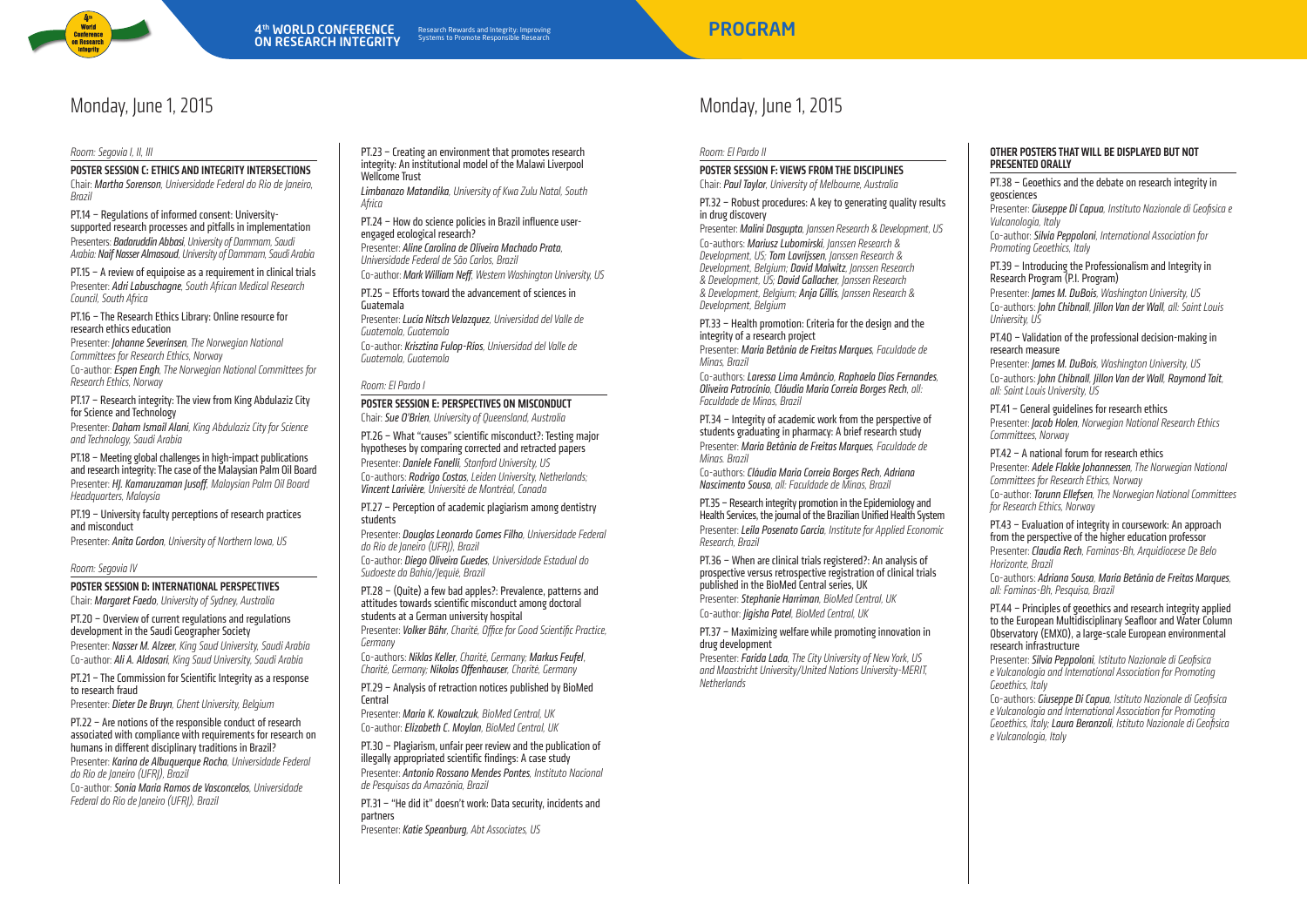

## Tuesday, June 2, 2015

8h00 - 17h00 (Foyer Aranjuez) REGISTRATION OPEN **9h00 - 10h30** Room: Segovia I, II, III PLENARY D

### Changing the research system

Chair: Mark Frankel, American Association for the Advancement of Science, US

### Keynote Presentation: Six changesin the research systemto reinforce integrity: Evolving research assessmentin China

Presenter: Wei Yang, National Natural Sciences Foundation, China

### Doping Doctors: Marketing strategies of global PHARMACEUTICAL COMPANIES IN IAPAN

Presenter: Iekuni Ichikawa, Vanderbilt University, US

### WHY IS WASTE IN RESEARCH AN ETHICAL ISSUE?

Presenter: Elizabeth Wager, Sideview, UK

#### **10h30 - 11h00** Room: Alhambra

**BREAK** (Poster presenters available for discussion)

### 11h00 - 12h30

### CONCURRENT SESSIONS 11-15 and PARTNER SYMPOSIA D&E

Room: Alvorada I

### 11. COUNTRIES' EFFORTS TO ESTABLISH MENTORING AND<br>NETWORKS networks

Chair: Torkild Vinther, The Norwegian National Committee for Research Ethics, Norway

### CS11.1 – ENRIO (European Network of Research Integrity Offices): A network facilitating common approaches on research integrity in Europe

Presenter: Nicole Foeger, Austrian Agency for Research Integrity and European Network of Research Integrity Offices, Austria

CS11.2 – Helping junior investigators develop in a resourcelimited country: A mentoring program in Peru

Presenter: A. Roxana Lescano, Naval Medical Research Unit No. 6, Peru

Co-authors: Claudio Lanata, Gissella Vasauez, Leguia Mariana, MaritaSilva, Mathew Kasper, Claudia Montero, Daniel Bausch, Andres G Lescano, all: Naval Medical Research Unit No. 6, Peru

### CS11.3 – Netherlands Research Integrity Network: The first six months

Presenter: Fenneke Blom, VU University Medical Center Amsterdam, the Netherlands Co-author: Lex Bouter, VU University Medical Center Amsterdam, the Netherlands

CS11.4 – A South African framework for research ethics and integrity for researchers, postgraduate students, research managers and administrators Presenter: Laetus OK Lategan, Central University of Technology, South Africa

### Room: Alvorada II

### 12. Training and education in research integrity at an early career stage

Chair: Harold (Skip) Garner, Virginia Polytechnic Institute, US

CS12.1 – Research integrity in curricula for medical students Presenter: Gustavo Fitas Manaia, International Federation of Medical Students' Associations, Brazil

CS12.2 – Team-based learning for training in the responsible conduct of research supports ethical decision-making Presenter: Wayne T. McCormack, University of Florida, US Co-authors: William L. Allen, University of Florida, US; Shane Connelly, University of Oklahoma, US; Joshua Crites, The Pennsylvania State University, US: **Jeffrey Engler**, University of Alabama at Birmingham, US; Victoria Freedman, Yeshiva University, US; Cynthia W. Garvan, University of Florida, US; Paul Haidet, The Pennsylvania State University, US; Joel Hockensmith, University of Virginia, US; William McElroy, University of Florida, US; Erik Sander, University of Florida, US; Rebecca Volpe. The Pennsylvania State University, US; Michael F. Verderame, The Pennsylvania State University, US

### CS12.3 – Learning medicine through research: Focus on scientific integrity

Presenter: Laura Ribeiro, University of Porto, Portugal Co-authors: Margarida Pereira, Maria Amelia Ferreira, all: University of Porto, Portugal

CS12.4 – Research integrity and career prospects of junior researchers

Presenter: Snezana Krstic, Independent researcher and consultant, Serbia

## Tuesday, June 2, 2015

### Room: Segovia IV

### 13. Systems and research environmentsin i<br>institutions<br>internationalist<br>internations

Chair: Daniel Barr, University of Melbourne, Australia

CS13.1 – Implementing systems in research institutions to improve quality and reduce risk

Presenter: Louise Handy, Research Ouality Association, UK CS13.2 – Creating an institutional environment that supports

research integrity Presenter: Debra Schaller-Demers, Memorial Sloan Kettering Cancer Center, US

CS13.3 – Ethics and Integrity Development Grants: A mechanism to foster cultures of ethics and integrity Presenter: Paul Taylor, University of Melbourne, Australia Co-author: Daniel Barr, University of Melbourne, Australia

CS13.4 – A culture of integrity at KU Leuven

Presenter: Inge Lerouge, KU Leuven, Belgium Co-authors: Gerard Cielen, Liliane Schoofs, all: KU Leuven, Belgium

### Room: El Pardo I

### 14. Peer reviewand its role in research integrity

Chair: Charlotte Haug, Norwegian Medical Association, Norway

CS14.1 – Peer review research across disciplines: Transdomain action in the European Cooperation in Science and Technology (COST) "New Frontiers of Peer Review (PEERE)" Presenter: Ana Marusic, University of Split, Croatia Co-author: Flaminio Squazzoni, University of Brescia, Italy

CS14.2 – Using blinding to reduce bias in peer review Presenter: David Vaux, Walter and Eliza Hall Institute, Australia

CS14.3 – How to intensify the role of reviewers to promote research integrity

Presenter: Khalid Al-Wazzan, King Saud University, Saudi Arabia Co-author: Ibrahim Alorainy, King Saud University, Saudi Arabia

CS14.4 – Credit where credit's due: Professionalizing and rewarding the role of peer reviewer Presenter: Chris Graf, Wiley, UK Co-author: Verity Warne, Wiley, UK

### Room: El Pardo II

### 15. RESEARCH ETHICS AND OVERSIGHT FOR RESEARCH INTEGRITY: DOES IT WORK?

Chair: IvetaSimera, University of Oxford, UK

CS15.1 – The psychology of decision-making in research ethics governance structures: A theory of bounded rationality Presenter: Nolan O'Brien, University College Dublin, Ireland Co-authors: Suzanne Guerin, Philip Dodd, all: University College Dublin, Ireland

CS15.2 – Investigator irregularities: Iniquity, ignorance or incompetence?

Presenter: Frank Wells, Health Research Authority, UK Co-author: Catherine Blewett, Health Research Authority, UK

CS15.3 – Academic plagiarism Presenter: Fredric M. Litto, University of Sao Paulo, Brazil

### Room: Segovia I, II, III

### Partner Symposium D

Organized by IEEE, the Institute of Electrical and Electronics **Engineers** 

Re-educating our author community: IEEE's approach to bibliometric manipulation, plagiarism, and other inappropriate practices

Chair: Gordon MacPherson, IEEE, US

Dealing with plagiarism in the connected world: An Institute of Electrical and Electronics Engineers (IEEE) perspective Jon Rokne, University of Calgary, Canada

Should evaluation of raises, promotion, and research proposals be tied to bibliometric indictors?: What the Institute of Electrical and Electronics Engineers (IEEE) is doing to answer this question

Gianluca Setti, University of Ferrara and University of Bologna, Italy

Recommended practices to ensure conference content quality Gordon MacPherson, IEEE, US

### Room: Itamaraty

### Partner Symposium E

Organized by the Committee on Freedom and Responsibility in the Conduct of Science of ICSU, the International Council for Science

Research assessment and quality in science: perspectives from international science and policy organisations Chair: Merry Bullock, American Psychological Association, US; Roger Pfister, ICSU, France

Challenges for science and the problems of assessing research Ellen Hazelkorn, Dublin Institute of Technology, Ireland

Research assessment and science policy development **Carthage Smith, Global Science Forum at the Organisation for** Economic Cooperation and Development OECD, France

Research integrity in South Africa: The value of procedures and processes to global positioning Robert H. McLaughlin, University of Cape Town, South Africa

Rewards, careers and integrity: Perspectives of young scientists from around the world Tatiana Duque Martins, Federal University of Goiás, Brazil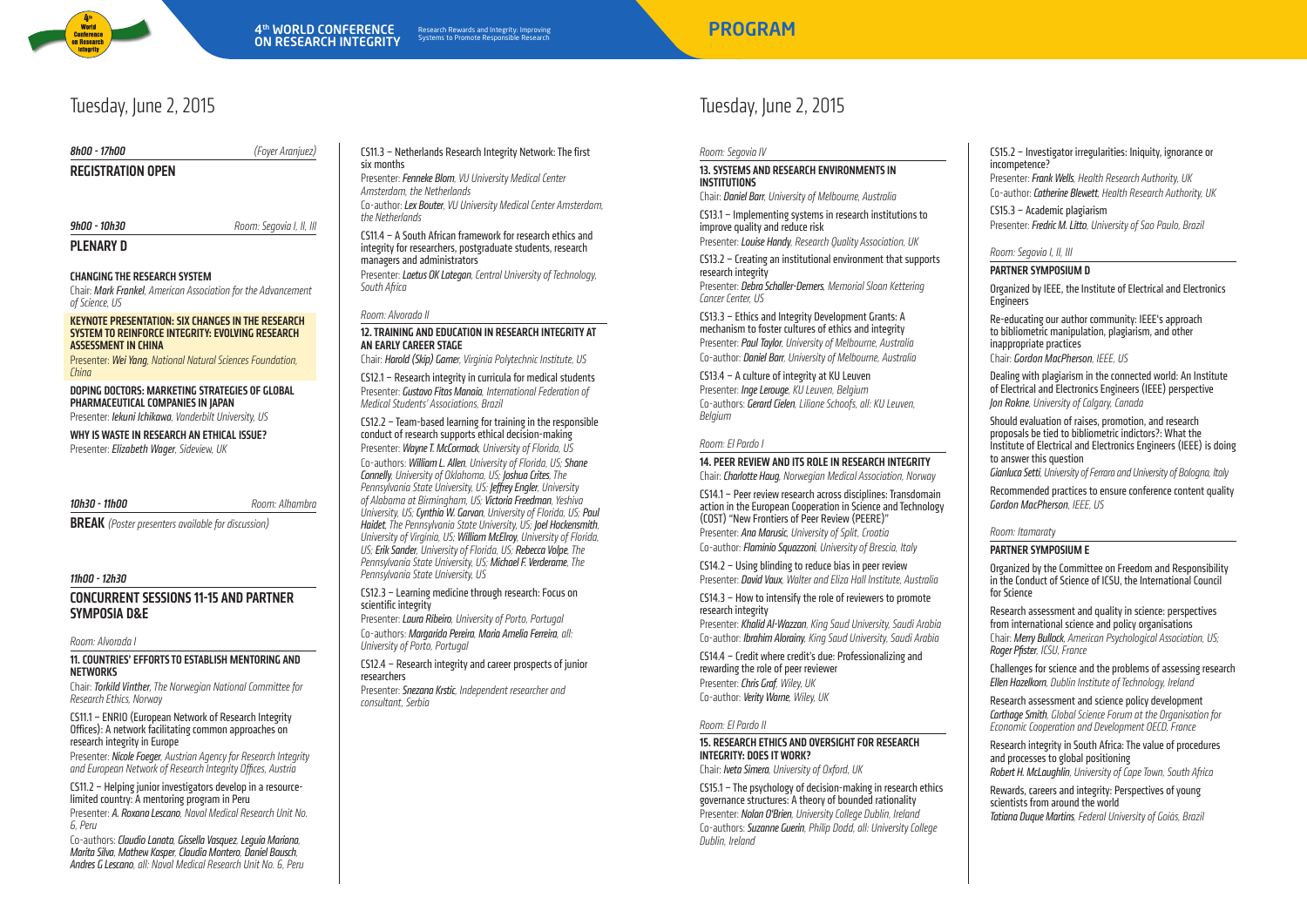

## Tuesday, June 2, 2015

**13h30 - 14h15** Room: Queluz

**LUNCH** 

### 14h15 - 15h45

### FOCUS TRACKS, EDUCATION TRACK AND PARTNER SYMPOSIA F&G

Room: Alvorada I

### Focus Track: Improving research systems: The role OF FUNDERS

Moderator: Susan Zimmerman, Secretariat on Responsible Conduct of Research, Canada; Paulo Beirão, Director of Science and Innovation and Technology, FAPEMIG, Brazil

### Room: Segovia I, II, III

### Focus Track: Improving research systems: The role ofcountries

Moderators: Sabine Kleinert, The Lancet, UK; Ana Marusic, University of Split School of Medicine, Croatia

### Room: Alvorada II

### Focus Track: Improving research systems: The role ofinstitutions

Moderators: Melissa S. Anderson, University of Minnesota, US; Lex Bouter, VU University, Netherlands

### Room: Itamaraty

### Education Track / Certificate course

PUBLICATION ETHICS: CHALLENGES IN RESPONSIBLE research communication

Session 3: Words, words, words: Plagiarism, redundant publication and retractions Chair: Elizabeth Wager, Sideview, UK

### Room: Segovia IV

### Partner Symposium F

Organized by the Online Resource Center for Ethics Education in Engineering and Science / Center for Engineering, Ethics, and Society of the National Academy of Engineering

Research misconduct: Conceptions and policy solutions Chair: Thomas M. Powers, University of Delaware, US

Mark S. Frankel, American Association for the Advancement of Science, US

Tetsuya Tanimoto, University of Tokyo, Japan Nicholas Steneck, University of Michigan, US Daniele Fanelli, University of Montréal, Canada Tajammul Hussein, Commission on Science and Technology for Sustainable Development in the South (COMSATS), Pakistan

### Room: El Pardo I

### Partner Symposium G

Organized by CGS, the Council of Graduate Schools

International perspectives on graduate education for research and scholarly integrity Chair: Daniel Denecke, Council of Graduate Schools, US

Daniel Denecke, Council of Graduate Schools, US Guangxian Li, Sichuan University, China Abdulrahman O. Al-Helail, Al-Imam Mohammad Ibn Saud Islamic University, Saudi Arabia

**16h00 - 17h30** Room: Segovia I, II, III

### PLENARY E

### THE ROLE OF FUNDERS IN DRIVING CHANGE IN THE research system

Chair: Nicholas Steneck, University of Michigan, US

### Challengesin promoting the responsible conduct of RESEARCH: PERSPECTIVES OF PUBLIC FUNDERS

Presenter: Susan Zimmerman, Secretariat on Responsible Conduct of Research, Canada

### Collaborating for healthier lives -- the patients arewaiting: The pharmaceutical industry's role in fostering research integrity and creating better systems

Presenter: David Gallacher, Janssen, Belgium

### RESEARCH INTEGRITY: WHAT IS A SCIENCE FUNDER TO DO? Presenter: Kevin Moses, Wellcome Trust, UK

17h30 - 18h00 Room: Alhambra

**BREAK** (Posters on display)

### Tuesday, June 2, 2015

### 18h00 - 19h30

### CONCURRENT SESSIONS 16-20 AND PARTNER SYMPOSIUM H

### Room: Alvorada

### 16. Research integrity in Europe

Chair: Nicole Foeger, Austrian Agency for Research Integrity, Austria

CS16.1 – Whose responsibility is it anyway?: A comparative analysis of core concepts and practice at European researchintensive universities to identify and develop good practices in research integrity

Presenter: Itziar De Lecuona, University of Barcelona, Spain Co-authors: ErikaLöfstrom, University of Helsinki, Finland; Katrien Maes, League of European Research Universities, **Belgium** 

CS16.2 – Research integrity guidance in European research universities

Presenter: Kris Dierickx, University of Leuven, Belgium Co-authors: Noémie Bonn, Simon Godecharle, all: University of Leuven, Belgium

CS16.3 – Research Integrity: Processes and initiatives in Science Europe member organisations

Presenter: Tony Peatfield, Medical Research Council, UK Co-authors: Science Europe Working Group on Research Integrity

CS16.4 – Promoting research integrity in Italy: The experience of the Research Ethics and Bioethics Advisory Committee of the Consiglio Nazionale delle Ricerche (CNR) Presenters: Cinzia Caporale, National Research Council of Italy, Italy: Daniele Fanelli, Stanford University, US

### Room: Alvorada II

### 17. TRAINING PROGRAMS FOR RESEARCH INTEGRITY AT differentlevels of experience and seniority

Chair: Susan O'Brien, The University of Queensland, Australia

CS17.1 – Meaningful ways to incorporate research integrity and the responsible conduct of research into undergraduate, graduate, postdoctoral and faculty training programs. Presenter: John Carfora, Loyola Marymount University, US Co-authors: EricStrauss, Loyola Marymount University, US; William Lynn, Clark University and Loyola Marymount University, US

CS17.2 – "Recognize, respond, champion": Developing a oneday interactive workshop to increase confidence in research integrity issues

Presenter: Dieter De Bruyn, Ghent University, Belgium Co-authors: Bracke Nele, Ghent University, Belgium; Katrien De Gelder, Ghent University, Belgium; Stefanie Van der Burght, Ghent University, Belgium

CS17.4 – "Train the trainer" on cultural challenges imposed by international research integrity conversations: Lessons from a project

Presenter: José RobertoLapae Silva, Universidade Federal do Rio de Janeiro (UFRJ), Brazil

Co-author: Sonia M. R. Vasconcelos, Universidade Federal do Rio de Janeiro (UFRJ), Brazil

### Room: Segovia IV

### 18. RESEARCH AND SOCIETAL RESPONSIBILITY

Chair: Nicholas Steneck, University of Michigan, US

CS18.1 – Promoting the societal responsibility of research as an integral part of research integrity

Presenter: Helene Ingierd, The Norwegian National Committees for Research Ethics, Norway

CS18.2 – Social responsibility as an ethical imperative for scientists: Research, education and service to society Presenter: Mark Frankel, American Association for the Advancement of Science

CS18.3 – The intertwined nature of social responsibility and hope in science

Presenter: Daniel Vasaird, West Virginia University, US Co-author: Stephanie Bird, Science and Engineering Ethics, US

CS18.4 – Common barriers that impede our ability to create a culture of trustworthiness in the research community Presenter: Mark Yarborough, University of California Davis, US

### Room: El Pardo I

### 19. Publication ethics

Chair: Elizabeth Wager, Sideview, UK

CS19.1 – The authors' forum: A proposed tool to improve practices of journal editors and promote a responsible research environment

Presenter: Ibrahim Alorainy, King Saud University, Saudi Arabia Co-author: Khalid Al-Wazzan, King Saud University, Saudi Arabia

CS19.2 – Quantifying research integrity and its impact with text analytics

Presenter: Harold Garner, Virginia Tech University, US

CS19.3 – A closer look at authorship and publication ethics of multi- and interdisciplinary teams

Presenter: Lisa Campo-Engelstein, Albany Medical College, US Co-authors: Zubin Master, Albany Medical College, US; Elise Smith, University of Montreal, Canada; David Resnik, National Institutes of Health, US; Bryn Williams-Jones, University of Montreal, Canada

CS19.4 – Invisibility of duplicate publications in biomedicine Presenter: Mario Malicki, University of Split, Croatia Co-authors: Ana Utrobicic, Ana Marusic, all: University of Split, Croatia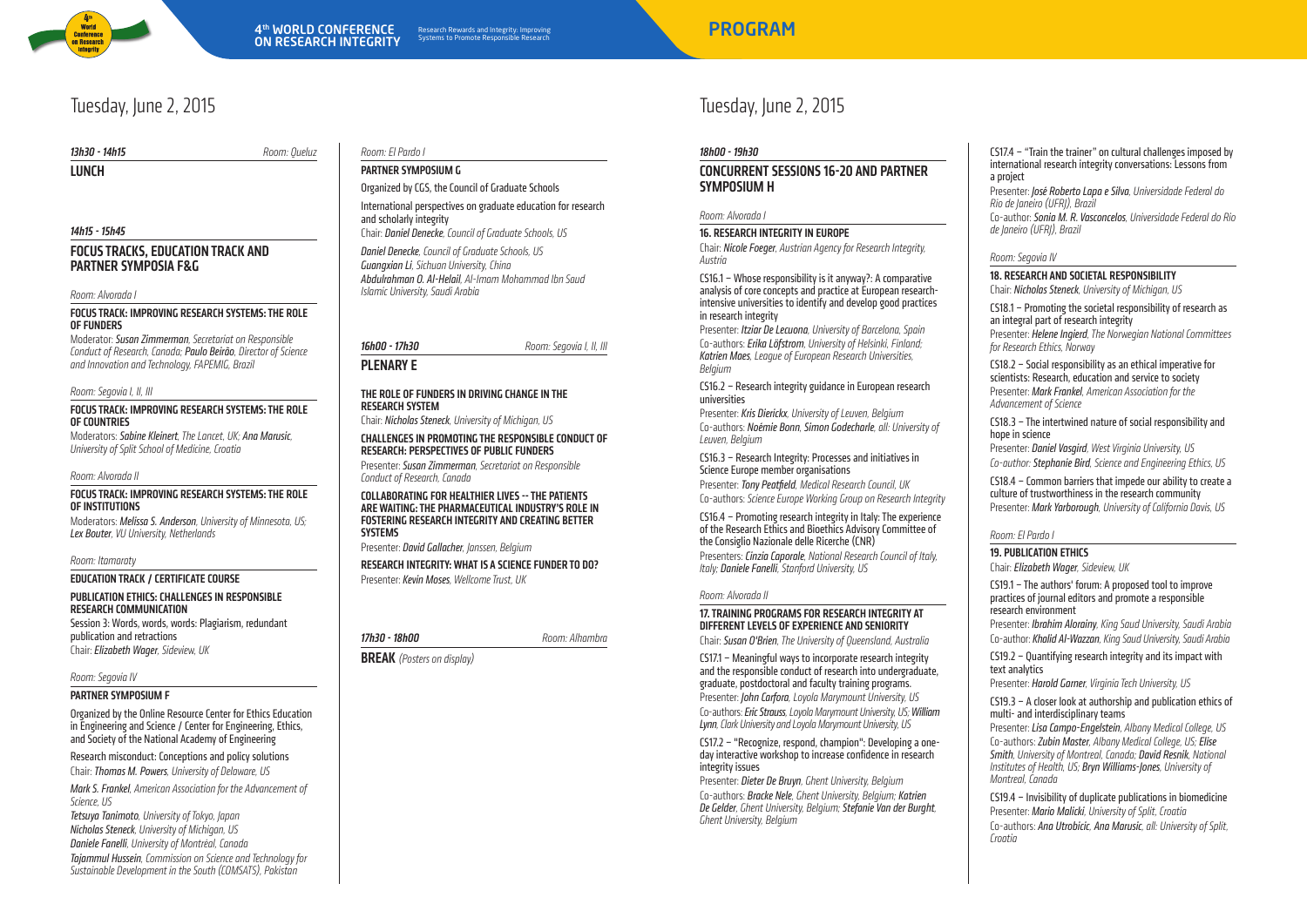

Room: El Pardo II

### 20. THE CAUSES OF BAD AND WASTEFUL RESEARCH: WHAT canwe do?

Chair: Lex Bouter, VU University, Amsterdam

CS20.1 – From countries to individuals: Unravelling the causes of bias and misconduct with multilevel meta-meta-analysis Presenter: Daniele Fanelli, Stanford University, US Co-author: John PA Ioannidis, Stanford University, US

### CS20.2 – Reducing research waste by integrating systems of oversight and regulation

Presenter: Gerben ter Riet, University of Amsterdam, Netherlands Co-authors: Tom Walley, University of Southampton, UK; Lex Marius Bouter, VU University, Netherlands

CS20.3 – What are the determinants of selective reporting?: The example of palliative care for non-cancer conditions Presenter: Jenny van der Steen, VU University, Netherlands Co-author: Lex Bouter, VU University, Netherlands

CS20.4 – Perceptions of plagiarism, self-plagiarism and redundancy in research: Preliminary results from a national survey of Brazilian PhDs

Presenter: SoniaVasconcelos, Universidade Federal do Rio de Janeiro (UFRJ), Brazil

Co-Authors: Martha Sorenson, UFRJ; Francisco Prosdocimi, UFRJ; Hatisaburo Masuda, UFRJ; Edson Watanabe, UFRJ; José Carlos Pinto, UFRJ; Marisa Palácios, UFRJ; José Lapa e Silva, UFRI; Jacqueline Leta, UFRI; Adalberto Vieyra, UFRI; André Pinto, Brazilian Center for Physics Research (CBPF); Mauricio Sant'Ana, National Agency for Complementary Health (ANS); Rosemary Shinkai, Pontifical Catholic University of Rio Grande do Sul (PUCRS); all: Brazil

### Room: Segovia I,II,III

#### Partner Symposium H

Organized by ORI, the Office of Research Integrity; Universitas 21; and the Asia Pacific Research Integrity Network

International integrity networks: Working together to ensure research integrity

Chairs: Paul Taylor, University of Melbourne, Australia; Zoë Hammatt, U.S. Office of Research Integrity, US

Ping Sun, Institute of Scientific and Technical Information of China, China

Ovid Tzeng, Academia Sinica, Chinese Taipei

GALA DINNER WITH SAMBA SHOW

Krista Varantola, Finnish National Board on Research Integrity, Finland

Susan Zimmerman, Secretariat on Responsible Conduct of Research, Canada

20h00 - 22h30 Room: Queluz

## Tuesday, June 2, 2015 Wednesday, June 3, 2015

8h00 - 11h00 (Foyer Aranjuez) REGISTRATION OPEN

**9h00 - 10h30** Room: Segovia I, II, III PLENARY F

### DIFFERENT COUNTRIES' APPROACHES TO FOSTERING research integrity

Chair: SoniaVasconcelos, Universidade Federal do Rio de Janeiro (UFRJ), Brazil

KEYNOTE PRESENTATION: THREAT TO RESEARCH INTEGRITY: Publish (whatever) or perish

Presenter: Paulo Beirão, Director of Science, Technology and Innovation of FAPEMIG, Brazil

### Enhancing research integrity in Africa

Presenter: Francis Kombe, KEMRI-Wellcome Trust Research Programme, Kenya

### Research integrity and its processin universities **AND INSTITUTES IN IAPAN**

Presenter: Makoto Asashima, Japan Society for the Promotion of Science, Japan

10h30 - 11h00 **Room: Alhambra** 

**BREAK** (Poster presenters available for discussion)

### 11h00 - 12h30

CONCURRENT SESSIONS 21-25 AND PARTNER SYMPOSIUM I

### Room: Alvorada I

21. Are there country-specific elements of misconduct?

Chair: Simon Godecharle, University of Leuven, Belgium CS21.1 – The battle with plagiarism in Russian science: Latest developments

Presenter: Boris Yudin, Russian Academy of Sciences, Russia

CS21.2 – Researchers between ethics and misconduct: A French survey on social representations of misconduct and ethical standards within the scientific community Presenter: Etienne Vergès, University of Grenoble, France Co-authors: Anne-Sophie Brun-Wauthier, Géraldine Vial, all: University of Grenoble, France

# Wednesday, June 3, 2015

CS21.3 – Experience from different ways of dealing with research misconduct and promoting research integrity in some Nordic countries Presenter: Torkild Vinther, The Norwegian National Committees

for Research Ethics, Norway CS21.4 – Are there specifics in German research misconduct and the ways to cope with it?

Presenter: Volker Bähr, Charité, Office for Good Scientific Practice, Germany

### Room: Alvorada II

### 22. Research integrity teaching programmes and their challenges

Chair: Paul Taylor, University of Melbourne, Australia

CS22.1 – Faculty mentors and research integrity Presenter: Michael Kalichman, University of California San Diego, US

Co-author: Dena Plemmons, University of California San Diego, US

### CS22.2 – Training the next generation of scientists to use principles of research quality assurance to improve data integrity and reliability

Presenter: Rebecca Lynn Davies, University of Minnesota, US Co-author: KatrinaLaube, University of Minnesota, US

CS22.3 – Fostering research integrity in a culturally-diverse environment

Presenter: Cynthia Scheopner, University of Hawaii, US Co-author: John Galland, University of Hawaii, US

CS22.4 – Towards a standard retraction form

Presenter: Hervé Maisonneuve, Université Claude Bernard Lyon 1, France Co-author: Evelyne Decullier, Université Claude Bernard Lyon 1, France

### Room: Segovia IV

### 23. Commercial research and integrity

Chair: Carthage Smith, Organisation for Economic Co-operation and Development OECD, France

CS23.1 – The will to commercialize: Matters of concern in the cultural economy of return-on-investment research Presenter: Brian Noble, Dalhousie University, Canada

CS23.2 – Quality in drug discovery data reporting: A mission impossible?

Presenter: Anja Gilis, Janssen, Belgium Co-authors: David J. Gallacher, Belgium; Tom Lavrijssen, Belgium; Malwitz David, US; Malini Dasgupta, US; Hans Mols Belgium; all: Janssen

CS23.3 – Instituting a Research Integrity Policy in the Context of Semi-Private-Sector Funding: an Example in the Field of Occupational Health and Safety

Presenter: Paul-Emile Boileau, Institut de Recherche Robert-Sauvé en Santé et en Sécurité du Travail, Canada

Room: El Pardo I

### 24. THE INTERFACE OF PUBLICATION ETHICS AND institutional policies

Chair: Jelte Wicherts, Tilburg University, Netherlands

CS24.1 – The open access ethical paradox in an open government effort

Presenter: Tony Savard, Government of Canada / Agriculture and Agri-Food, Canada

CS24.2 – How journals and institutions can work together to promote responsible conduct Presenter: Eric Mah, University of California San Francisco, US

CS24.3 – Improving cooperation between journals and research institutions in research integrity cases

Presenter: Elizabeth Wager, Sideview, UK Co-author: Sabine Kleinert, The Lancet, UK

### Room: El Pardo II

25. Reproducibility of research and retractions Chair: Ivan Oransky, Retraction Watch, US

CS25.1 – Promoting transparency in publications to reduce irreproducibility

Presenter: Veronique Kiermer, Nature Publishing Group, UK Co-authors: Andrew Hufton, Melanie Clyne, all: Nature Publishing Group, UK

CS25.2 – Retraction notices issued for publications by Latin American authors: What lessons can we learn?

Presenter: SoniaVasconcelos, Universidade Federal do Rio de Janeiro (UFRJ), Brazil

Co-authors: Renan Moritz Almeida, Aldo Fontes-Pereira, FernandaCatelani, Karina Rocha, all: Universidade Federal do Rio de Janeiro (UFRJ), Brazil

CS25.3 – A preliminary report of the findings from the Reproducibility Project: Cancer biology

Presenter: Elizabeth Iorns, Science Exchange and The Reproducibility Initiative, US Co-author: William Gunn, Mendeley and The Reproducibility Initiative, US

CS25.4 – Trust in research: The ethics of knowledge production Presenter: Garry Gray, University of Victoria, Canada

Research Rewards and Integrity: Improving entitled and the state of the **PROGRAM**